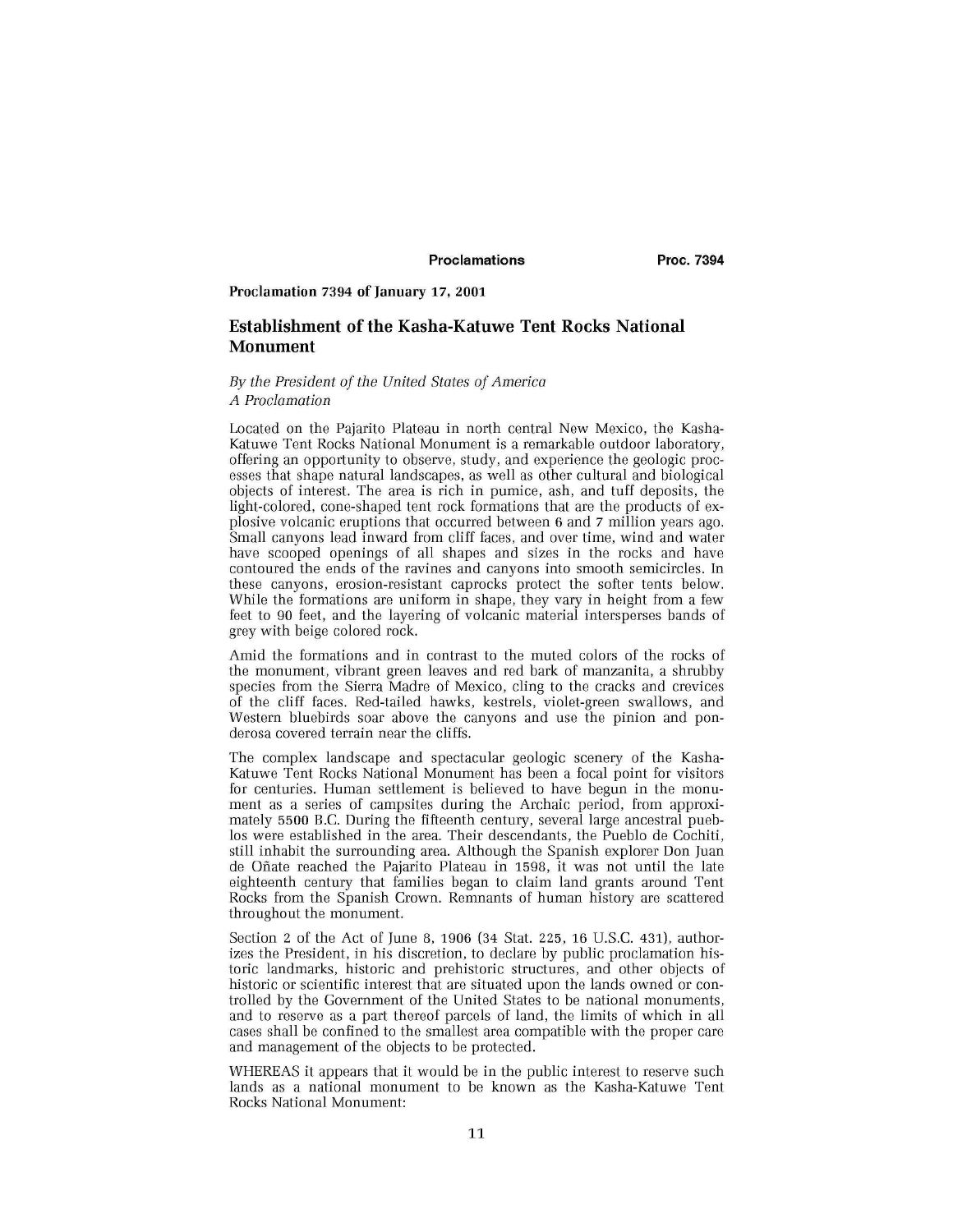## Proc. 7394 Title 3-The President

NOW, THEREFORE, I, WILLIAM J. CLINTON, President of the United States of America, by the authority vested in me by section 2 of the Act of June 8, 1906 (34 Stat. 225, 16 U.S.C. 431), do proclaim that there are hereby set apart and reserved as the Kasha-Katuwe Tent Rocks National Monument, for the purpose of protecting the objects identified above, all lands and interests in lands owned or controlled by the United States within the boundaries of the area described on the map entitled "Kasha-Katuwe Tent Rocks National Monument" attached to and forming a part of this proclamation. The Federal land and interests in land reserved consist of approximately 4,148 acres, which is the smallest area compatible with the proper care and management of the objects to be protected.

All Federal lands and interests in lands within the boundaries of this monument are hereby appropriated and withdrawn from all forms of entry, location, selection, sale, or leasing or other disposition under the public land laws, including but not limited to withdrawal from location, entry, and patent under the mining laws, and from disposition under all laws relating to mineral and geothermal leasing, other than by exchange that furthers the protective purposes of the monument.

For the purpose of protecting the objects identified above, the Secretary shall prohibit all motorized and mechanized vehicle use off road, except for emergency or authorized administrative purposes.

Lands and interests in lands within the proposed monument not owned by the United States shall be reserved as a part of the monument upon acquisition of title thereto by the United States.

The Secretary of the Interior shall manage the monument through the Bureau of Land Management, pursuant to applicable legal authorities and in close cooperation with the Pueblo de Cochiti, to implement the purposes of this proclamation.

The Secretary of the Interior shall prepare, within 3 years of this date, a management plan for this monument, and shall promulgate such regulations for its management as he deems appropriate. The management plan shall include appropriate transportation planning that addresses the actions, including road closures or travel restrictions, necessary to protect the objects identified in this proclamation and to further the purposes of the American Indian Religious Freedom Act of August 11, 1978 (42 U.S.C. 1996).

Only a very small amount of livestock grazing occurs inside the monument. The Secretary of the Interior shall retire the portion of the grazing allotments within the monument, pursuant to applicable law, unless the Secretary specifically finds that livestock grazing will advance the purposes of the proclamation.

The establishment of this monument is subject to valid existing rights.

Nothing in this proclamation shall be deemed to enlarge or diminish the jurisdiction of the State of New Mexico with respect to fish and wildlife management.

This proclamation does not reserve water as a matter of Federal law. Nothing in this reservation shall be construed as a relinquishment or reduction of any water use or rights reserved or appropriated by the United States on or before the date of this proclamation. The Secretary shall work with